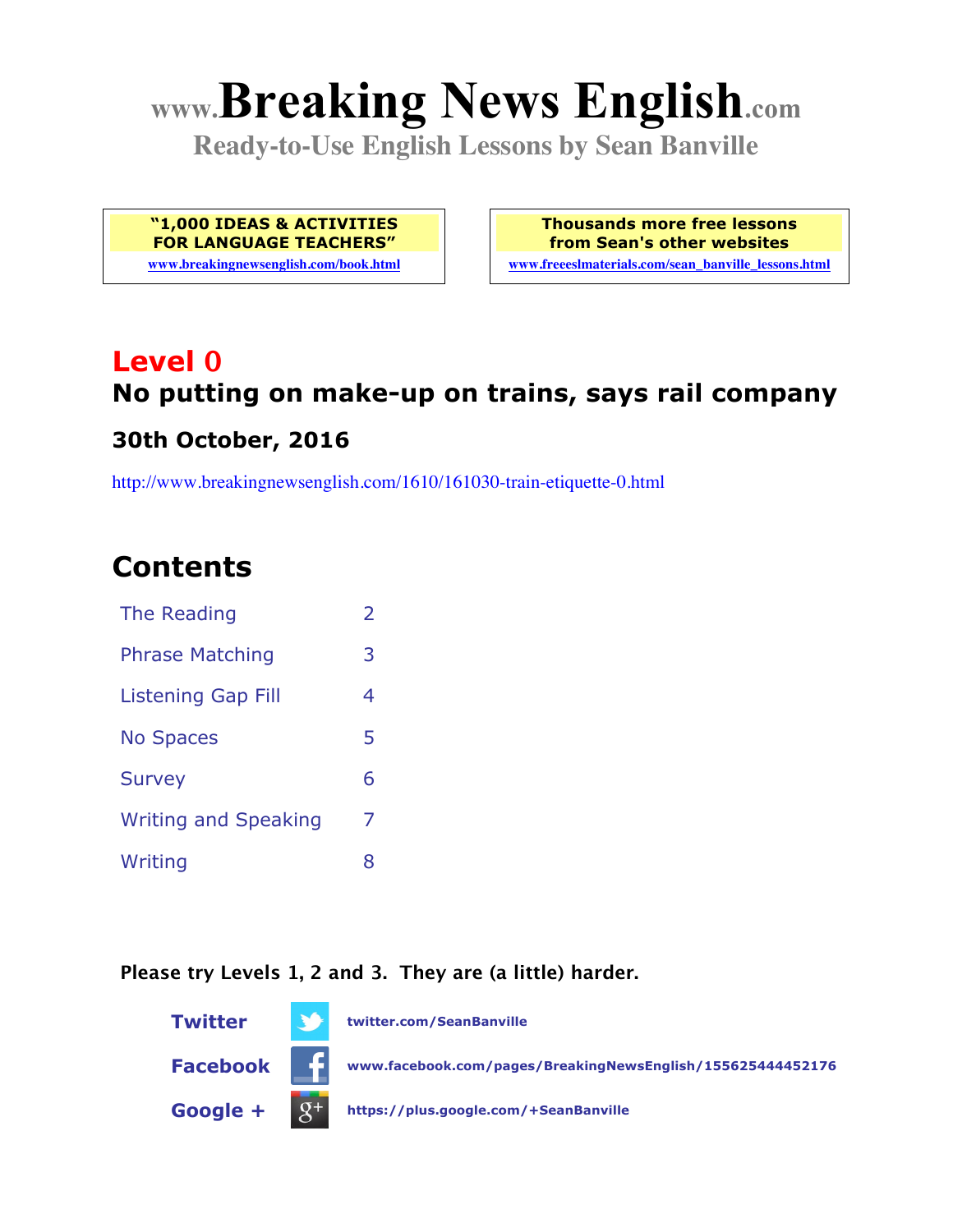### **THE READING**

From http://www.breakingnewsenglish.com/1610/161030-train-etiquette-0.html

A video in Japan has angered women. The Tokyu rail company wants women to stop putting on make-up on trains. Its video says: "Women are ugly to see, at times….Please [stop] putting on make-up on the train." The video is to teach passengers about good manners. Tokyu says it will continue to show the video.

Many women say the video is sexist. One woman said make-up is not dirty or smelly. She said: "A train company [cannot] tell me whether I look beautiful or ugly". Another woman said Tokyu should target people with body odor. Women putting on make-up was number eight on a list of things that train passengers don't like.

Sources: http://www.**japantimes.co.jp**/news/2016/10/27/national/tokyu-corp-gets-backlash-no-makeupvideo/#.WBMG44WFic0 http://www.**bbc.com**/news/world-asia-37796036 http://www.**atimes.com**/article/tokyo-subway-line-operator-gets-mascara-smudged/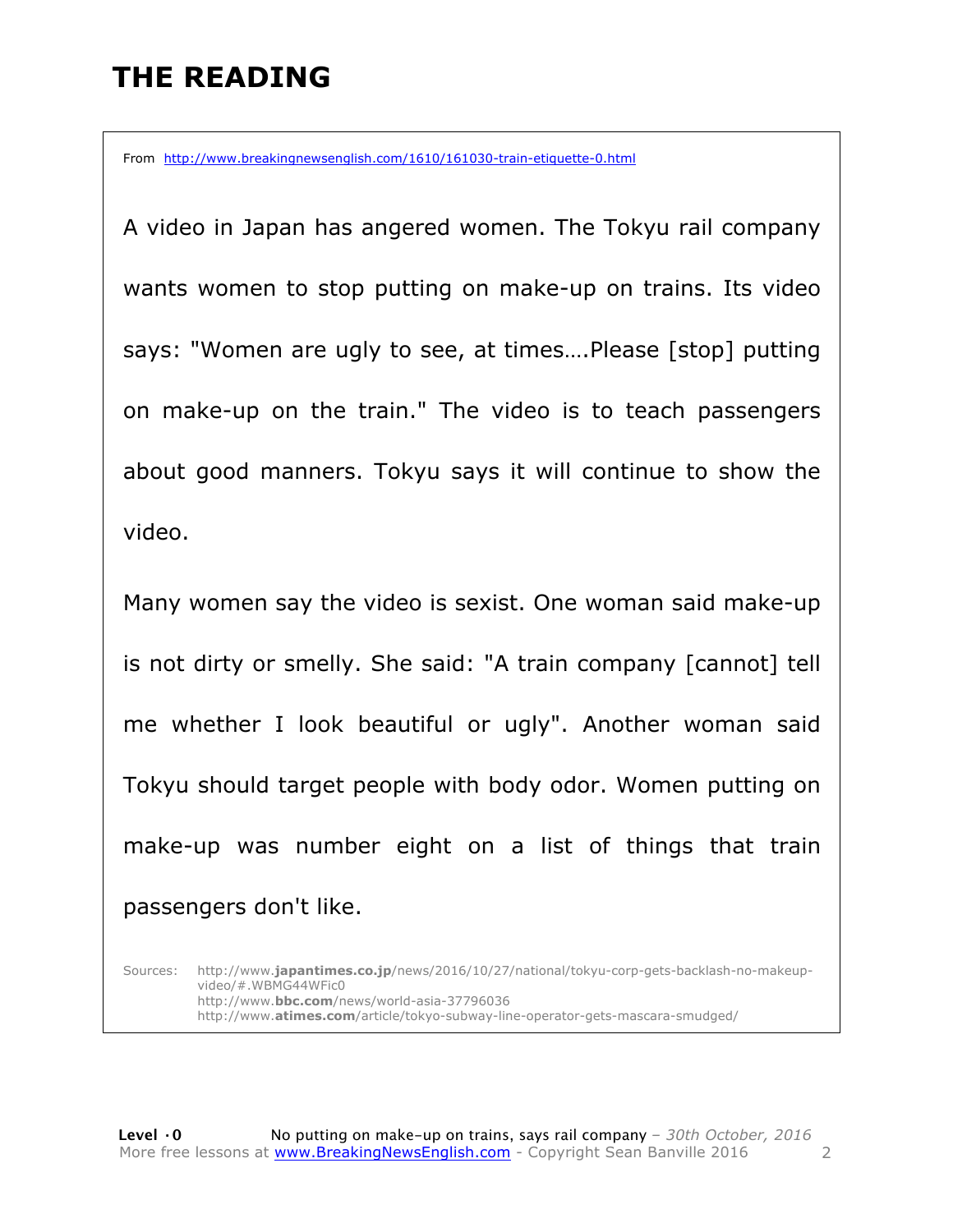### **PHRASE MATCHING**

From http://www.breakingnewsenglish.com/1610/161030-train-etiquette-0.html

### **PARAGRAPH ONE:**

| 1. A video in Japan has angered |    | a. to teach passengers |
|---------------------------------|----|------------------------|
| 2. The Tokyu rail               |    | b. at times            |
| 3. putting on make-up           |    | c. show the video      |
| 4. ugly to see,                 |    | d. company             |
| 5. Please stop putting          | e. | women                  |
| 6. The video is                 | f. | manners                |
| 7. good                         |    | q. on trains           |
| 8. it will continue to          |    | h. on make-up          |

#### **PARAGRAPH TWO:**

| 1. Many women say the video  | a. odor / odour |
|------------------------------|-----------------|
| 2. One woman said make-up is | b. tell me      |
| 3. A train company cannot    | c. or ugly      |
| 4. whether I look beautiful  | d. people       |
| 5. Tokyu should target       | e. on a list    |
| 6. body                      | f. is sexist    |
| 7. number eight              | g. passengers   |
| 8. train                     | h. not dirty    |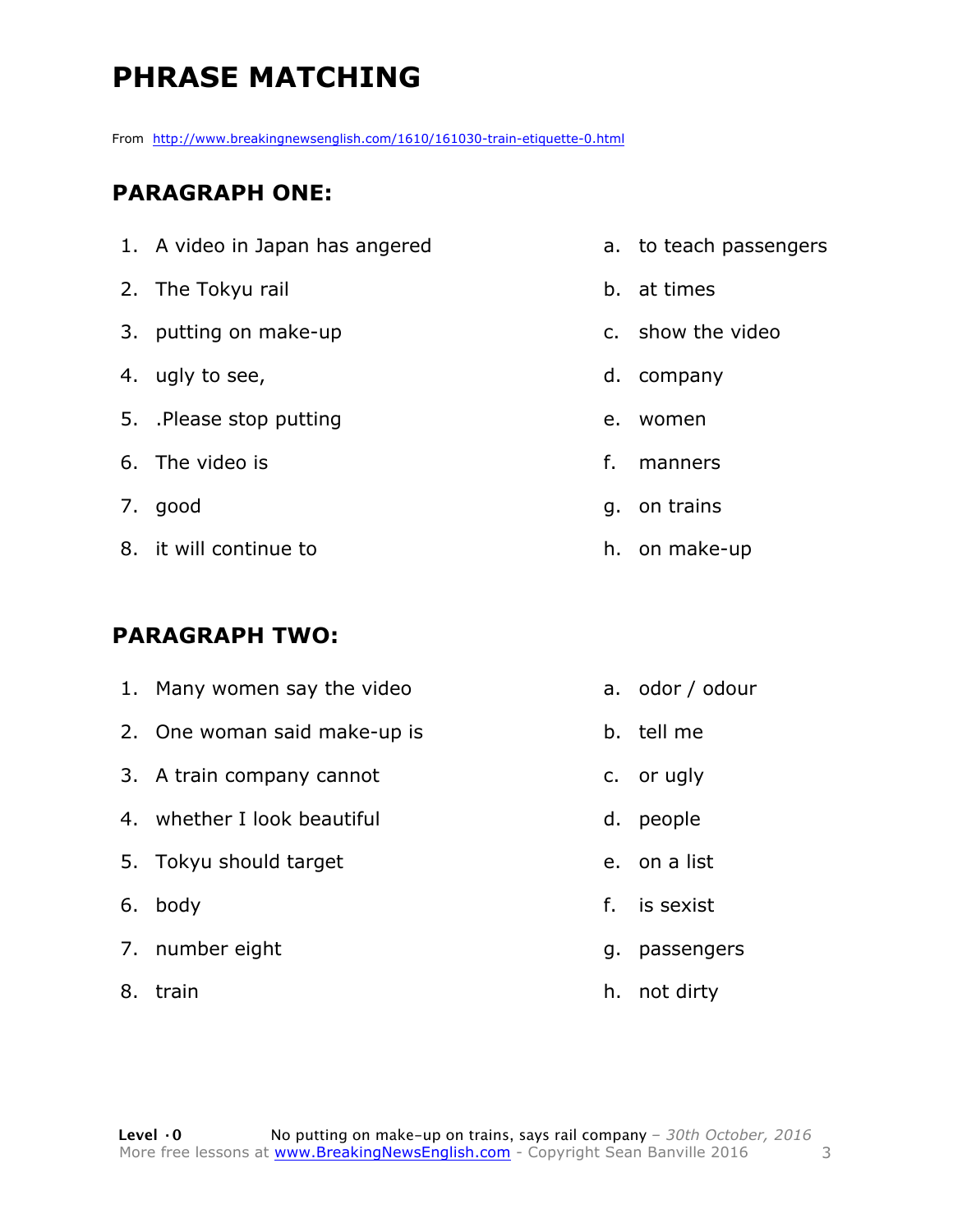### **LISTEN AND FILL IN THE GAPS**

From http://www.breakingnewsenglish.com/1610/161030-train-etiquette-0.html

| rail company wants women (2) ____________________________ on make- |  |
|--------------------------------------------------------------------|--|
| up on trains. (3) ______________________: "Women are ugly to       |  |
| see, at times (4) ____________________________ putting on make-up  |  |
| on the train." The video (5) ________________________ passengers   |  |
| about good manners. Tokyu says it will                             |  |
|                                                                    |  |
| Many women say the (7) ____________________. One woman             |  |
| said make-up (8) ____________________________ smelly. She said: "A |  |
| train company (9) _____________________ whether I look             |  |
| beautiful or ugly". Another woman said Tokyu                       |  |
|                                                                    |  |
| Women putting on make-up was number eight on a list of things      |  |
|                                                                    |  |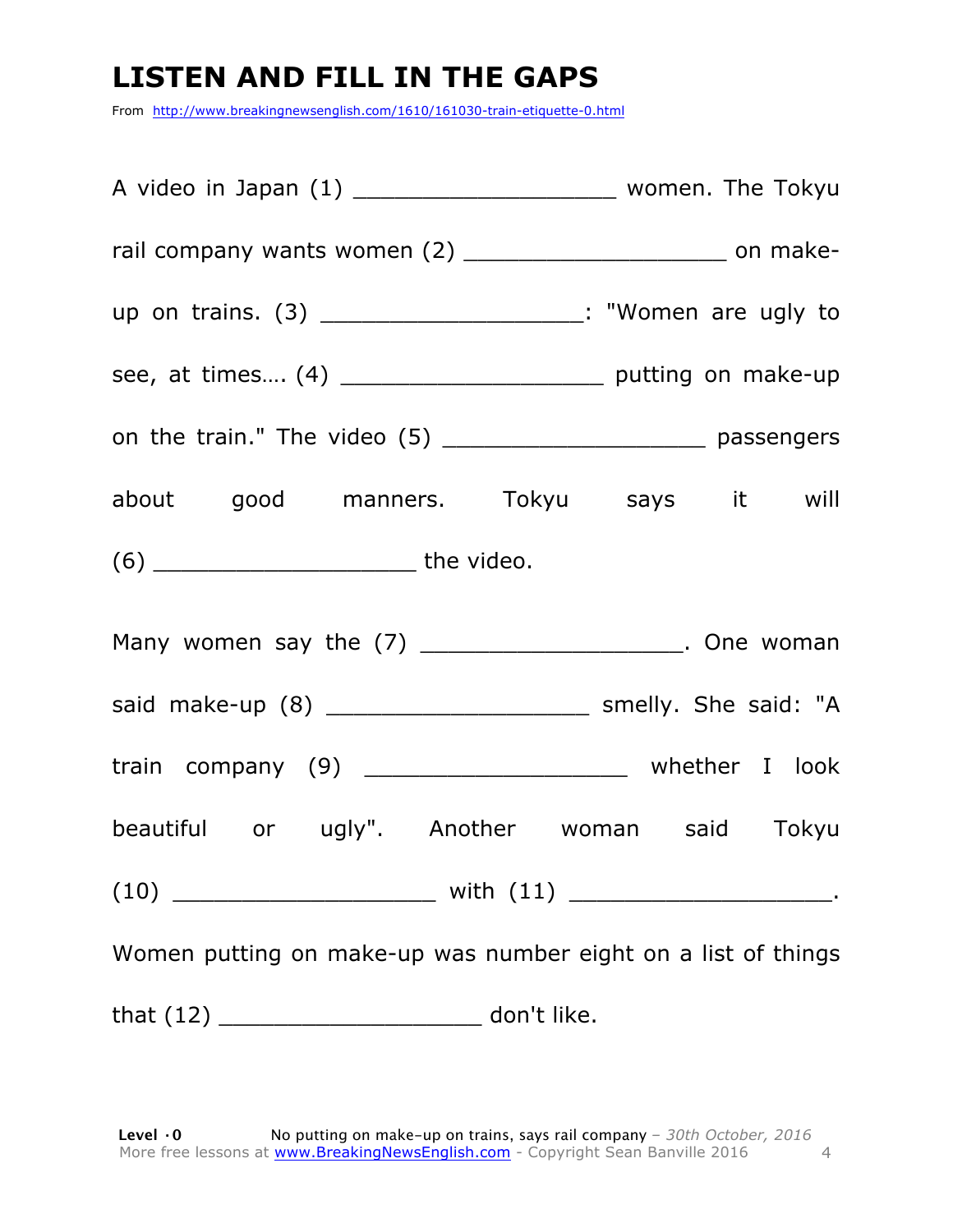## **PUT A SLASH ( / )WHERE THE SPACES ARE**

From http://www.breakingnewsenglish.com/1610/161030-train-etiquette-0.html

AvideoinJapanhasangeredwomen.TheTokyurailcompanywantswom

entostopputtingonmake-upontrains.Itsvideosays:"Womenareugl

ytosee,attimes….Please[stop]puttingonmake-uponthetrain."Thev

ideoistoteachpassengersaboutgoodmanners.Tokyusaysitwillcontin

uetoshowthevideo.Manywomensaythevideoissexist.Onewomansai

dmake-upisnotdirtyorsmelly.Shesaid:"Atraincompany[cannot]te

llmewhetherIlookbeautifulorugly".AnotherwomansaidTokyushouldt

argetpeoplewithbodyodor.Womenputtingonmake-upwasnumb

ereightonalistofthingsthattrainpassengersdon'tlike.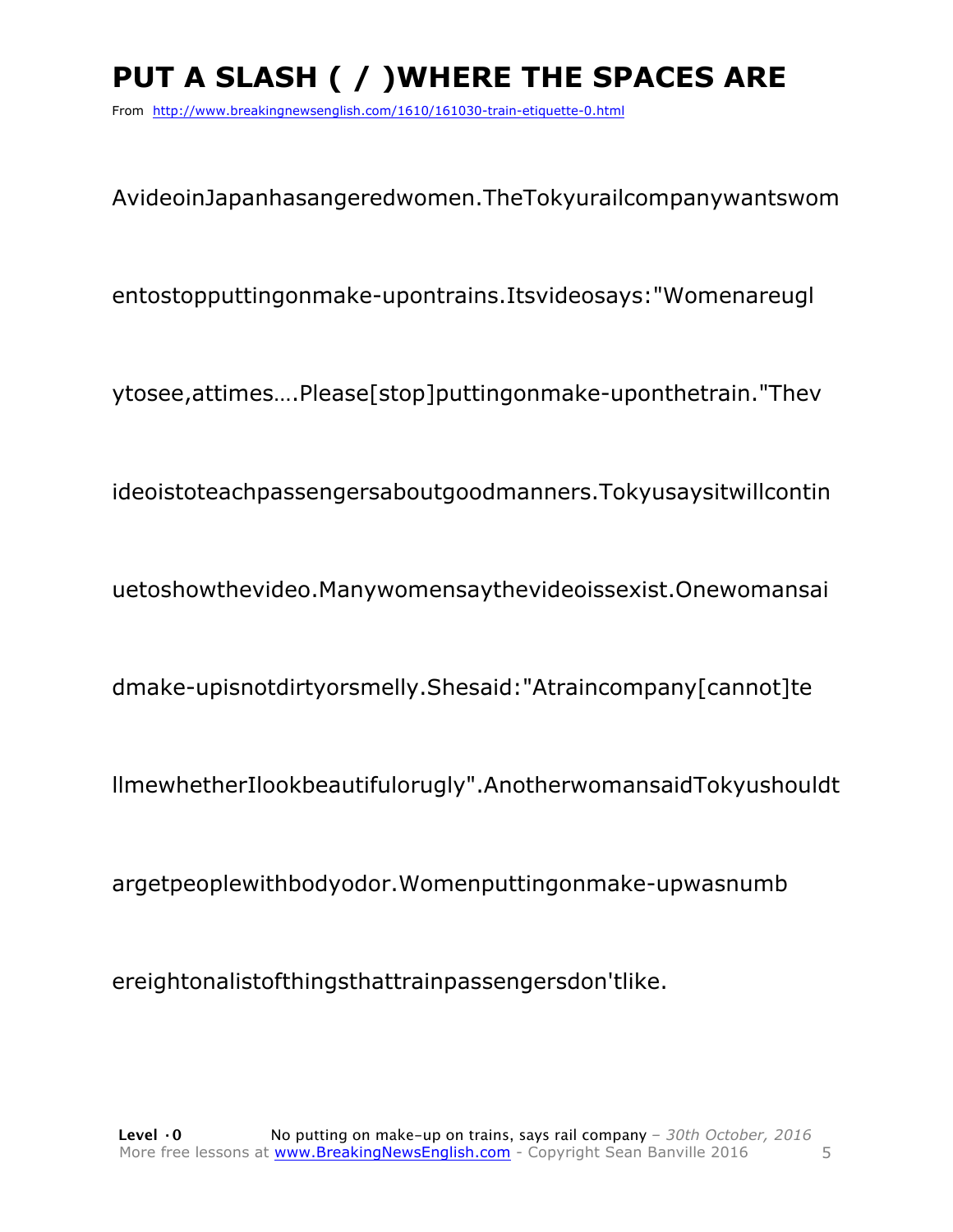### **MAKE-UP SURVEY**

From http://www.breakingnewsenglish.com/1610/161030-train-etiquette-4.html

Write five GOOD questions about make-up in the table. Do this in pairs. Each student must write the questions on his / her own paper.

When you have finished, interview other students. Write down their answers.

|      | STUDENT 1 | STUDENT 2 | STUDENT 3 |
|------|-----------|-----------|-----------|
| Q.1. |           |           |           |
| Q.2. |           |           |           |
| Q.3. |           |           |           |
| Q.4. |           |           |           |
| Q.5. |           |           |           |

- Now return to your original partner and share and talk about what you found out. Change partners often.
- Make mini-presentations to other groups on your findings.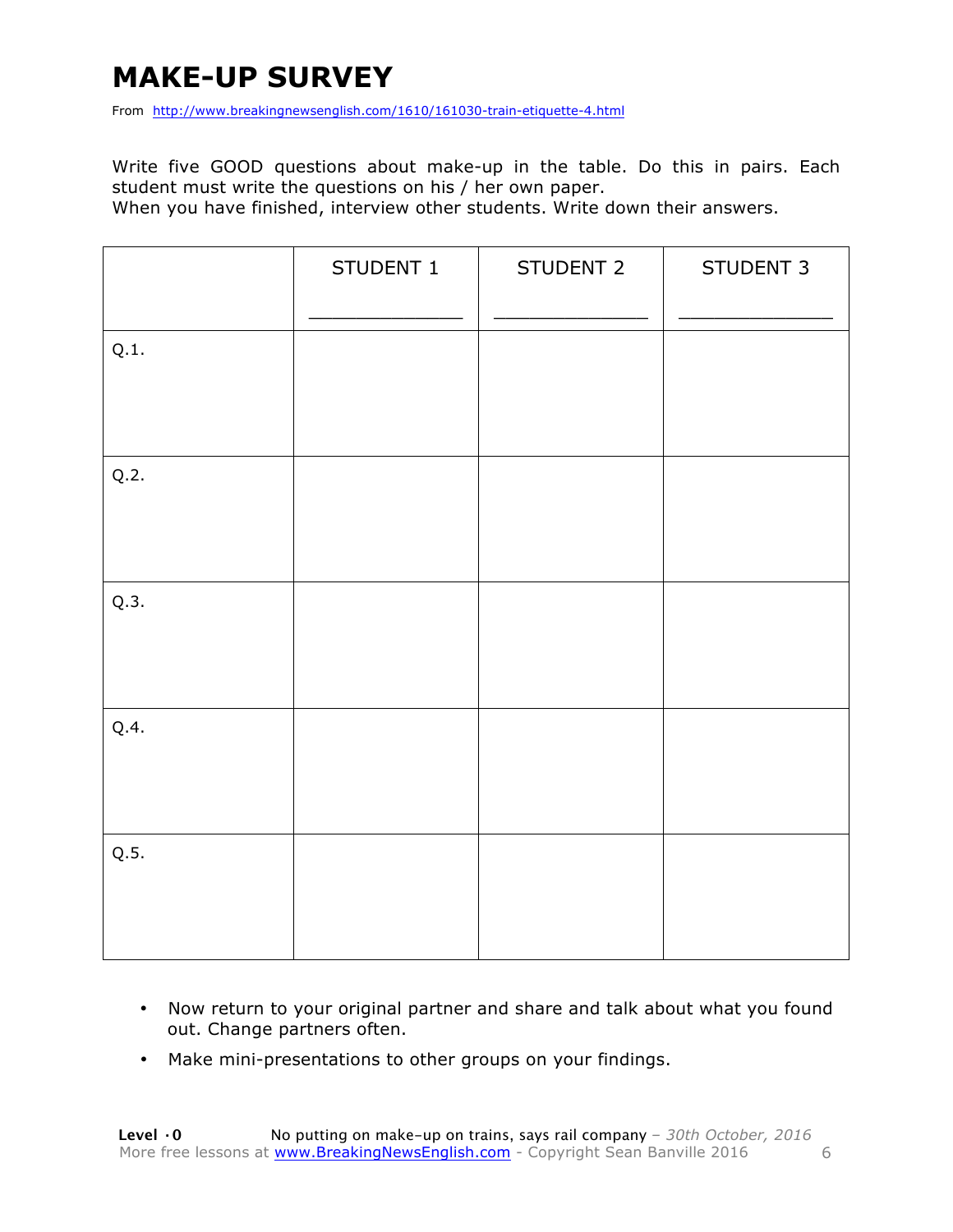### **WRITE QUESTIONS & ASK YOUR PARTNER(S)**

Student A: Do not show these to your speaking partner(s).

| a) |  |  |
|----|--|--|
| b) |  |  |
| c) |  |  |
| d) |  |  |
| e) |  |  |
| f) |  |  |
|    |  |  |

*No putting on make-up on trains, says rail company – 30th October, 2016* More free lessons at www.BreakingNewsEnglish.com

### **WRITE QUESTIONS & ASK YOUR PARTNER(S)**

-----------------------------------------------------------------------------

Student B: Do not show these to your speaking partner(s).

| a) |  |  |
|----|--|--|
| b) |  |  |
| c) |  |  |
| d) |  |  |
| e) |  |  |
| f) |  |  |
|    |  |  |